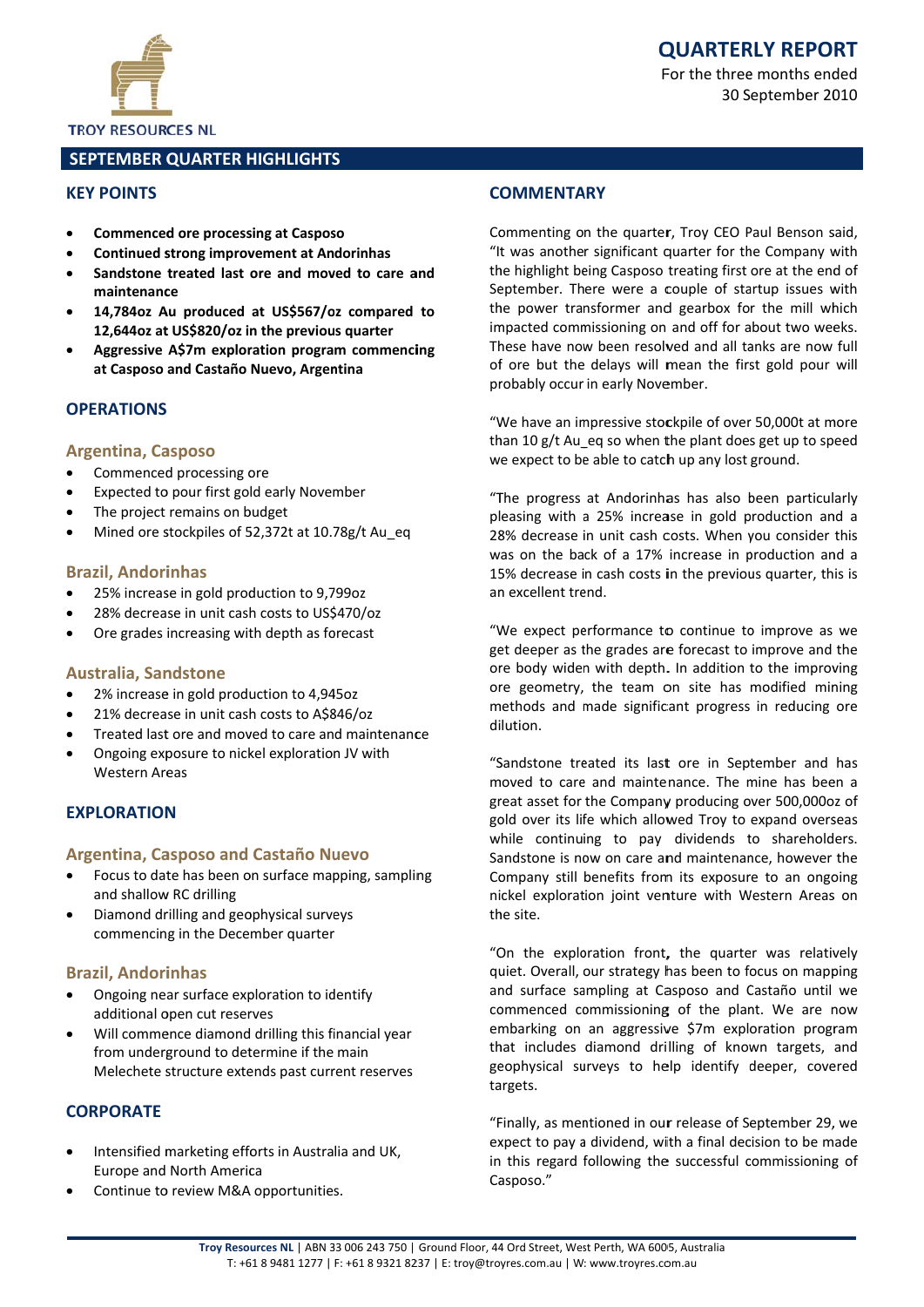

For the three months ended 30 September 2010

# **OPERATIONS**

# CASPOSO, ARGENTINA (Troy 100% through Troy Resources Argentina Ltd)

|                                | <b>September</b><br>2010<br>Quarter | Year<br>Τo<br><b>Date</b> |
|--------------------------------|-------------------------------------|---------------------------|
| <b>Total BCM's mined</b>       | 284,311                             | 442,801                   |
| Ore mined (t)                  | 34,110                              | 52,372                    |
| Equivalent gold grade<br>(g/t) | 11.44                               | 10.78                     |
| Gold grade (g/t)               | 10.25                               | 9.50                      |
| Silver grade (g/t)             | 83.04                               | 89.37                     |

Note: Au\_eq grade calculated using gold to silver ration 1:70

# **Occupation, Health and Safety**

There were no lost time injuries recorded during the quarter. The Safety Department was strengthened with the appointment of an additional technician/engineer, and the introduction of a new set of safety procedures and induction program. The First Aid facility continues to operate 24 hours per day under the control of the Superintendent of the local hospital in Calingasta.

#### **Fnvironment**

The Environmental Department has been reorganised by the appointment of a specialist environmental technician plus a junior technician to take charge of both mine and regional monitoring and procedures. There were no environmental issues raised by the Government inspectors during the quarter, as Troy continues to comply with all applicable regulations.

# **Mining**

Mining moved from pre-strip to production mining and at the end of the quarter 52,372t, at an equivalent gold grade of 10.78g/t Au eq, was stockpiled at the crusher. All ore mined was from the Kamila Deposit, with most ore from the Aztec Vein system. The mining department was strengthened by the addition of an additional grade control geologist.

# **Construction**

By the end of September 2010, construction activities in the crushing, milling and leaching areas were completed. The crusher was commissioned and had crushed an estimated 8,000t of ore. The milling circuit was brought to a manual operating status and the first ore was fed into the system at the end of September. The bore field system with automated control was brought on line with water delivery on demand.

All service buildings were completed and all essential equipment had arrived on site, with the exception of the processing plant's automated control system and some chemicals. The site laboratory was completed, staffed and commissioned.

As noted in the June quarterly report a delay in construction of the Government's 500kV power line required Troy to acquire and rent additional diesel power generators. At the end of the quarter the power station was functioning well and is configured with 100% back-up capacity.

The tailings dam construction was completed with the first cell clay-lined and fitted with a geo-membrane.

# **Administration**

Contract negotiations for refining and sale of product were close to completion, and fuel, power and lime supply contracts were signed. Site administration was functioning well at the end of the quarter and the construction camp was fully utilised. It is expected that camp occupancy will be reduced to low levels at the end of October as the project transitions from the commissioning to operating phase.

# **Permitting**

By the end of September, the permitting process was on track for final approval by the Secretary for Mines in San Juan. All lower level permits and certifications have been completed.

#### **Community**

Community work through our social office in Calingasta is ongoing, and provides the contact point for all parties interested in obtaining information on the operation.

The Company arranged a series of public meetings and site visits to the project by interested local residents which proved very successful. Separate meetings were held with local business operators to advice businesses of potential service opportunities. Importantly over 90% of the permanent workforce comes from the local town of Calingasta.

All senior staff and plant operating personnel have been appointed, with specialist technicians from Australia and Brazil being used in commissioning roles. Training for staff and labour is ongoing.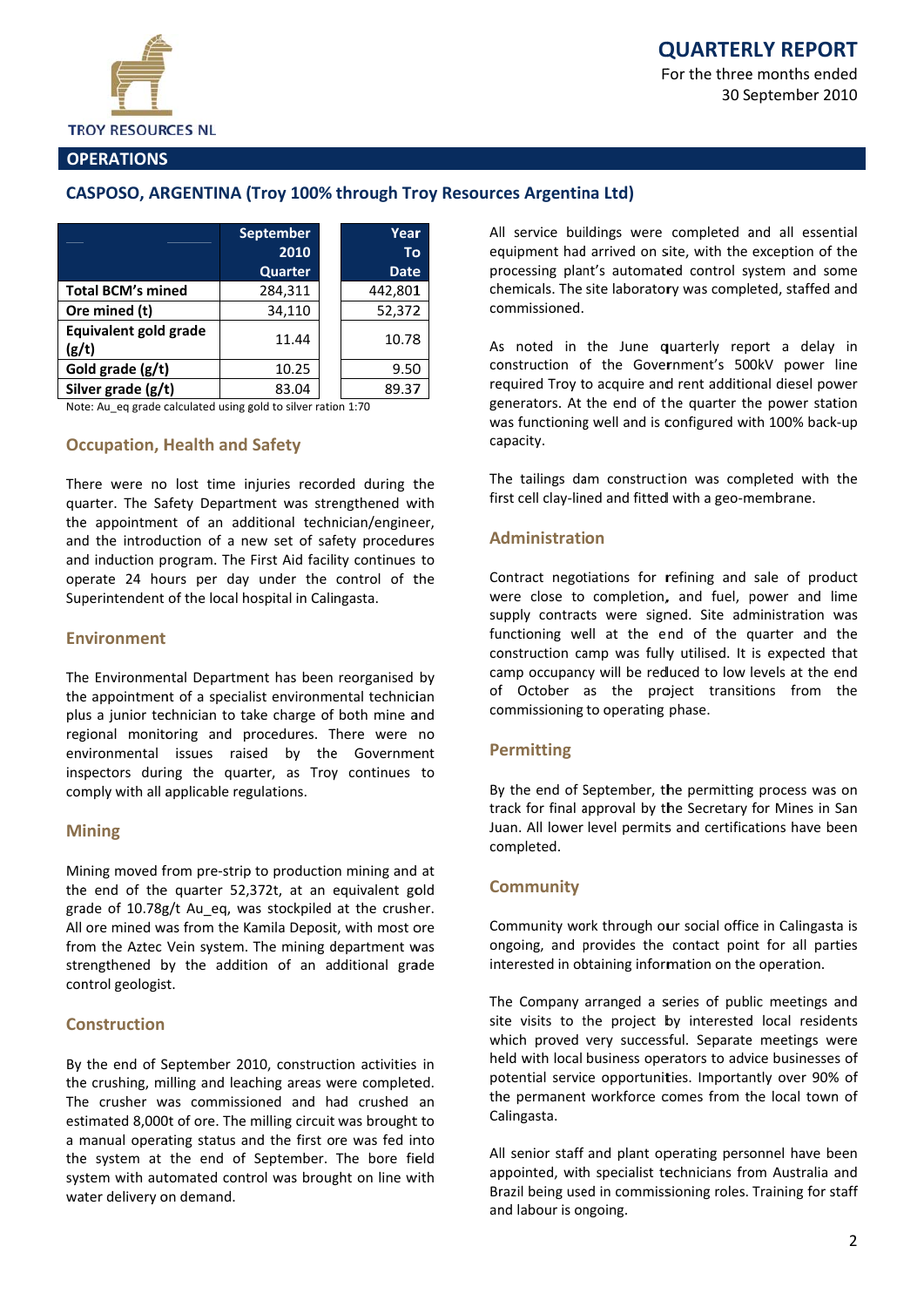30 September 2010



#### **OPERATIONS**

# ANDORINHAS, BRAZIL (Troy 100% through Reinarda Mineração Ltda)

|                       | <b>September</b><br>2010<br>Quarter | <b>September</b><br>2009<br>Quarter | June<br>2010<br><b>Quarter</b> |
|-----------------------|-------------------------------------|-------------------------------------|--------------------------------|
| <b>Tonnes Milled</b>  | 61,421                              | 58,691                              | 59,750                         |
| Head Grade (g/t gold) | 5.30                                | 5.81                                | 4.43                           |
| Recovery (%)          | 93.1                                | 92.9                                | 90.9                           |
| Gold Produced (oz)    | 9,799                               | 10,171                              | 7,808                          |
|                       | A\$521                              | A\$620                              | A\$740                         |
| Cash cost per oz      | <b>US\$470</b>                      | US\$508                             | US\$655                        |

# **Occupation. Health and Safety**

A total of 197,523 personnel hours were worked during the quarter with no lost time injuries.

#### **Fnvironment**

There were no environmental incidents during the quarter.

#### **Production Results and Summary**

The Andorinhas plant treated 41,289t of underground Mamão ore for July and September. In August the plant treated 20,131t of low grade Lagoa Seca stockpiled ore. In total, some 61,421t of ore was treated, 2.8% more than in the previous quarter.

Grade of mill feed at 5.3g/t gold was 19.6% higher than the preceding quarter. The grade improvement is due to both an increase in the insitu grade and also a reduction in ore dilution. Changes to the ground support regime in the Melechete stopes and the mining method used in the M2 stopes not only helped reduce dilution but also increased productivity and significantly improved safety performance.

Metallurgical recovery averaged 93.1% which is 2.4% higher than the previous quarter. The increased throughput, recovery and grade resulted in a 25.5% increase in gold production to 9,799oz.

With the significant increase in gold production there was a corresponding 28% reduction in the unit cash cost compared to the June quarter (US\$470/oz vs US\$665/oz).

# **Permitting**

With the signed LI (Installation License) in place Andorinhas applied for the LO (Operation License) at SEMA, Belém.

#### **Community**

The Company continues to work with and support the local communities of Rio Maria and Floresta do Aragua.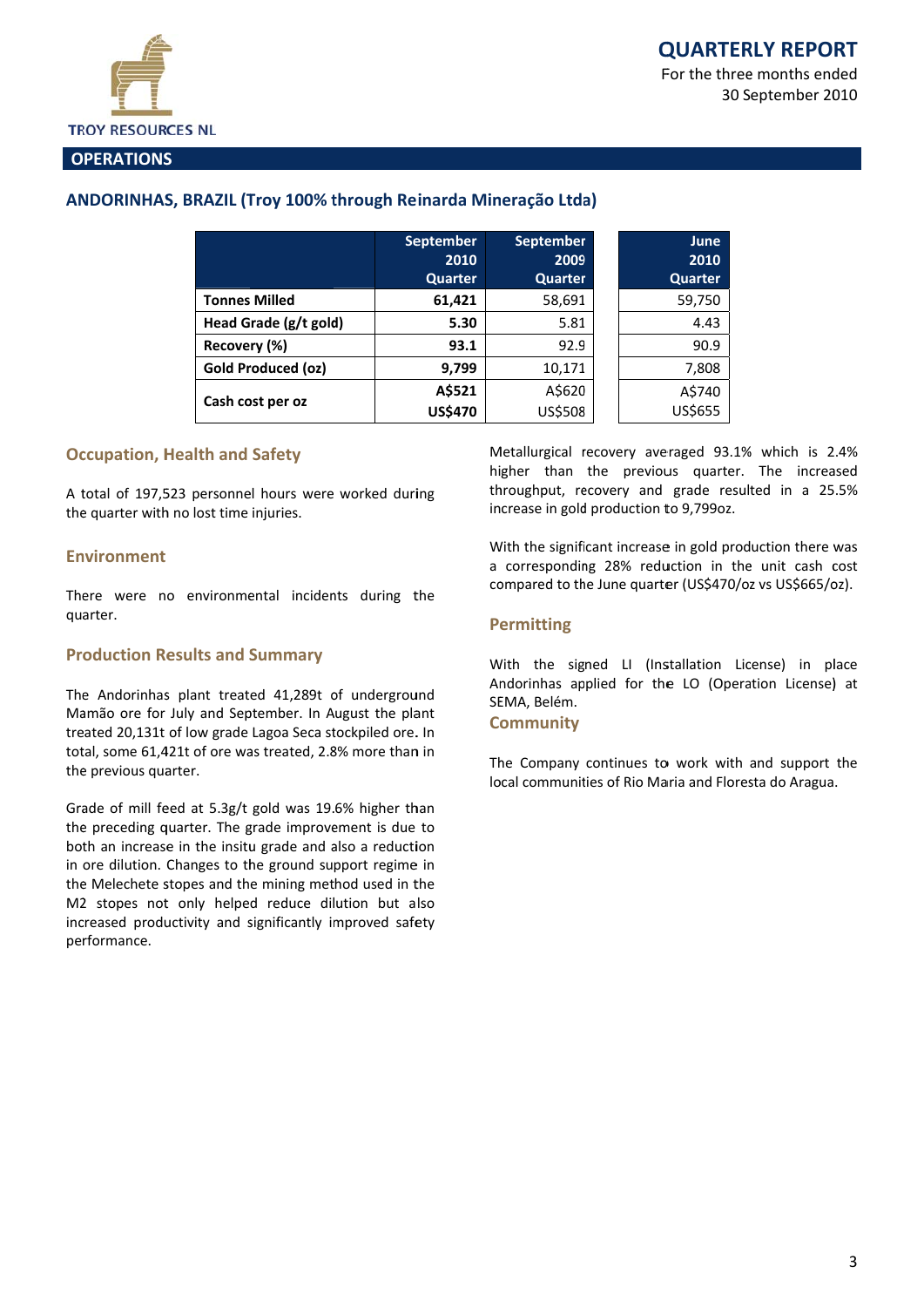

#### **OPERATIONS**

# **SANDSTONE, AUSTRALIA (Trov 100%)**

|                         | <b>September</b><br>2010 | <b>September</b><br>2009 | June<br>2010 |
|-------------------------|--------------------------|--------------------------|--------------|
|                         | Quarter                  | Quarter                  | Quarter      |
| <b>Tonnes Milled</b>    | 96,992                   | 130,066                  | 116,317      |
| <b>Head Grade</b>       | 1.72                     | 1.77                     | 1.39         |
| <b>Recovery</b>         | 92.9                     | 93.7                     | 92.9         |
| <b>Gold Produced oz</b> | 4,985                    | 6,943                    | 4,836        |
|                         | A\$846                   | A\$946                   | A\$1,227     |
| Cash cost per oz        | <b>US\$758</b>           | US\$826                  | US\$1,085    |

# **Occupation. Health and Safety**

There was one lost time injury recorded during the quarter.

#### **Environment**

The rehabilitation of the old tailings dams TSF1 and TSF2 was completed with the dams now capped, top-soiled, ripped and seeded. A meeting was held with the environmental division of the Department of Mines ("DMP"), to discuss the closure plan for Sandstone.

A fencing contractor was selected and materials are currently being ordered to enclose the waste dumps to prevent the destruction of the rehabilitated areas by feral goats.

# **Mining**

Mining of the Eureka pit was completed on 16 August, 2010. A total of 67,977bcms of material was mined from this pit during the quarter, including 22,544t of ore at a grade of 2.25g/t gold. The mining contractor, Hampton Transport, is currently demobilising its fleet, removing all infrastructure and rehabilitating hardstand areas.

#### **Processing**

96,992t of ore at a grade of 1.72g/t gold was milled during the quarter yielding 4,984oz of fine gold.

Milling recoveries and the purity of the gold bars increased from the last quarter. The mill recovery averaged 92.9% for the quarter.

#### General

The majority of the mining workforce and milling & maintenance crew were made redundant on 20 August, 2010 and 17 September, 2010 respectively. A small workforce was retained to prepare the plant for a care and maintenance regime. It is anticipated that the Sandstone operations will be put on care and maintenance in late October 2010.

# **Outlook**

The Company will keep the site on care and maintenance for the remainder of the financial year while Western Areas Ltd (WSA) completes Stage One of the nickel exploration joint venture.

A decision on the future of the property will be made during the 2012 financial year.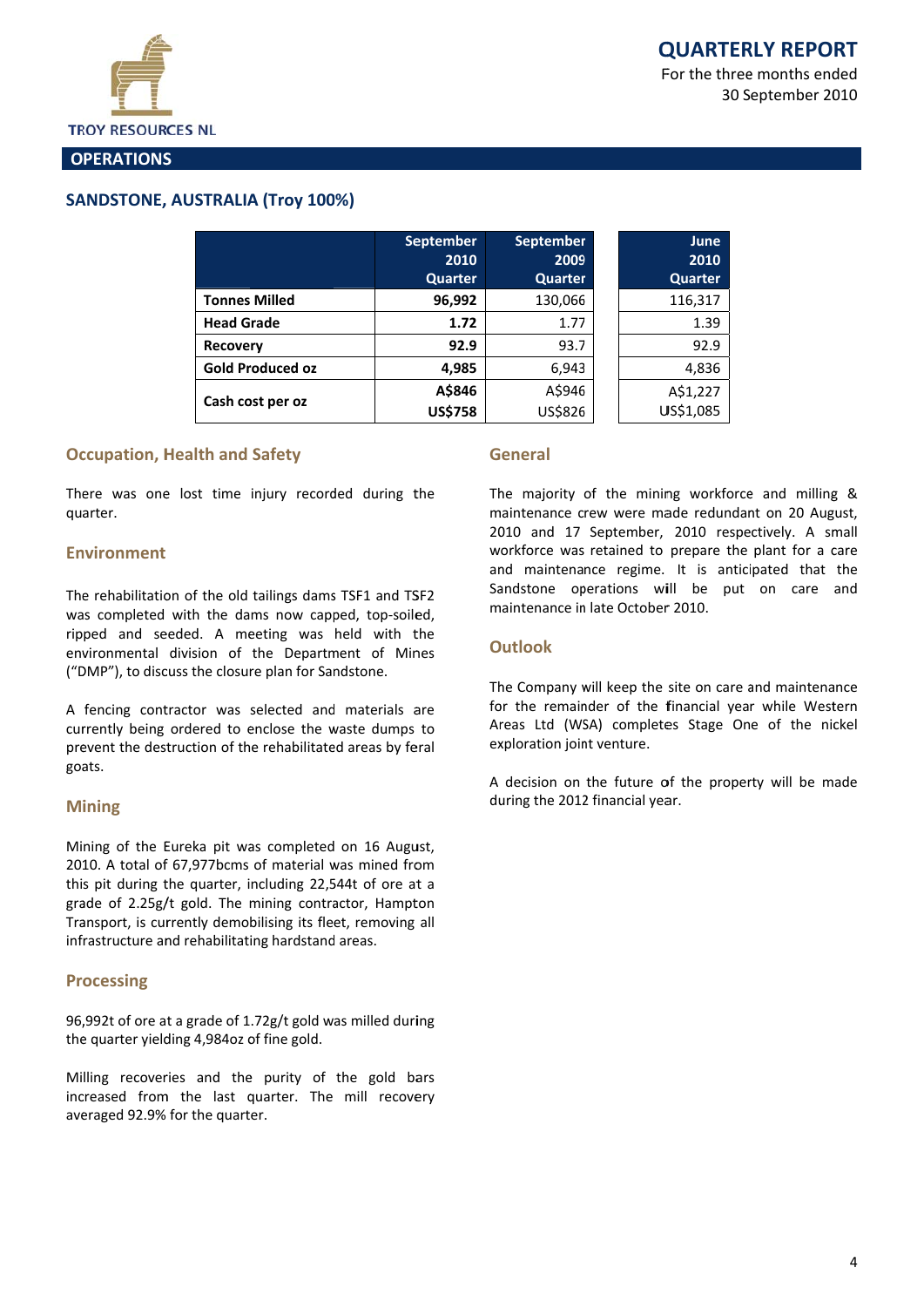# **QUARTERLY REPORT**

For the three months ended 30 September 2010



#### **EXPLORATION**

# **ARGENTINA, CASPOSO** (Troy 100% through Troy Argentina Ltd)

Troy's exploration strategy at Casposo and Castaño Nuevo has been to focus on mapping and surface sampling until completion of the plant construction. Limited shallow drilling utilising a Reverse Circulation (RC) drill rig was completed with diamond drilling planned to commence in the December quarter.

This strategy has ensured a better understanding of the drill targets and minimised expenditure while the project is in the construction phase and consuming cash.

The Company is committed to an aggressive exploration program to test the potential of the leases, with an initial budget of \$7m for the first phase of exploration.

The first diamond drill rig commenced at Castaño Nuevo in early October and a second diamond rig will shortly commence at Casposo, supported by the Company's RC rig.

Induced Polarization  $^{\prime\prime}$ ID" ground and magnetic geophysical surveys are underway to better define the structural controls of mineralisation and to identify targets at depth.

Initial RC drilling has focused on near surface veins. While the drilling has generally returned anomalous gold assays; vein composition, textures and mineralogy indicate we are near the top of the epithermal system, and higher grades, if present, are likely to be found at greater depths.

Figure 1 shows detailed geological mapping and sampling in the Casposo Norte area. Recent work has identified a new sub-parallel northeast-southwest striking vein east of the main Casposo Norte Vein. The new vein is up to 1.0m wide, strikes north-south and dips at -40º to the west. The vein is hosted in andesite and consists mainly of calcite (85%) with minor silica along the vein margins. Assay results (see Tables 1 & 2) from this recent work in the Casposo Norte area include:

- TRCAN-10-56: 0.90m at 3.12 g/t Au eq
- TRCAN-10-76: 0.30m at 3.90 g/t Au eq



**Figure 1: Targets and Main Vein Locations** 

The Aurora Vein is located west-southwest of the Casposo Norte Main Vein, strikes north to south and is exposed over a strike length of 380m. The maximum surface vein width is 1.80m and the vein dips at about -50º to the west. Vein composition is predominantly calcite (80%) with silica dominant sections.

The best assay values include (see Table 2):

- TRCAN-10-38: 1.80m at 3.67 g/t Au eq  $\bullet$
- TRCAN-10-39: 1.60m at 3.78 g/t Au eq
- TRCAN-10-46: 0.90m at 9.72 g/t Au eq

Another calcite dominant vein system known as Aurora North was mapped 580m north of the Aurora Vein. This vein has variable strikes that include; north-south, northwest-southeast and east-west. The veins are hosted within a rhyolite-rhyodacite sequence. Calcite dominant vein stockworks were noted along the vein margins. The main veins strike north-south, and dips at -55° to the west with widths up to 1.4m. Weakly anomalous gold values from channel samples were detected with an average reported assay grade of 0.50m at 1.21Au eq.

Along the Mercado NW Trend, assay results from the reverse circulation chips and rock chip sampling of the surface outcrops yielded slightly anomalous gold values (see Table 3) with a peak value of 2m grading 3.02g/t Au eq.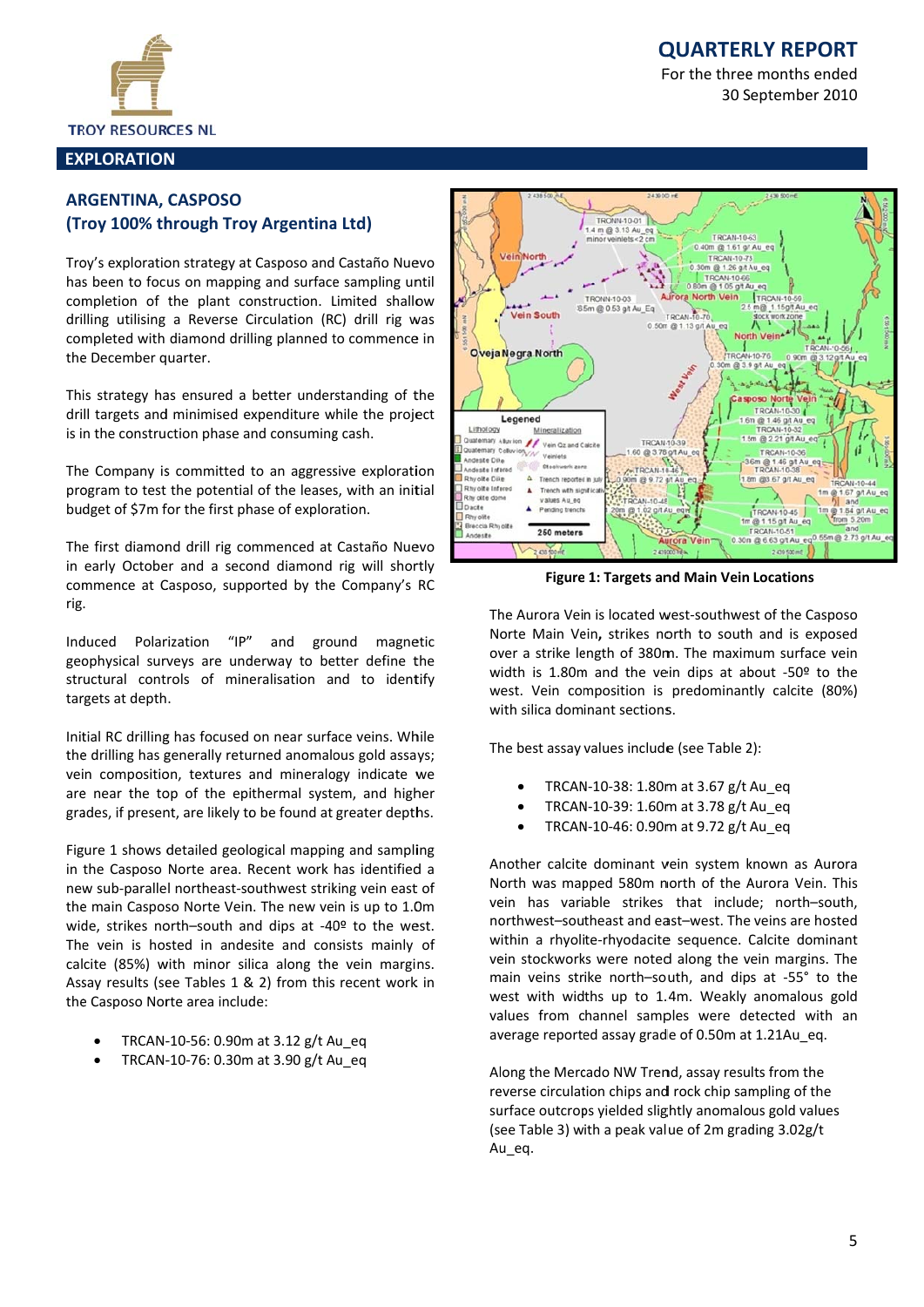

# **QUARTERLY REPORT**

For the three months ended 30 September 2010

#### **EXPLORATION**

The vein mineralogy and textures indicate we are high in the system and selected deeper diamond drilling will be considered possibly following an Induced Polarization geophysical survey.

At the Cerro Norte Target, four "preliminary" shallow RC holes were drilled and each hole intercepted a vein zone. The best value reported included (see Table 4):

South Vein RC-10-42; 4.0m at 4.10g/t gold and 25.25g/t silver from 87m.

These veins and veinlets are hosted in the andesitic and rhyolitic rocks and dip steeply to the north-northwest.

Quantec Geoscience Argentina S.A. commenced work on a geophysical program that will include ground magnetics, and Induced Polarization "IP" (Gradient Array and Pole-Dipole Sectional surveys). The program will include Ground Magnetics over the main northwest-southeast Structural corridor between the Mercado Northwest Prospect and the Julieta Target 4km along strike in an area of shallow, younger volcanic cover.

An Infill IP Pole-Dipole over the SE Extension Zone is an attempt to better define existing IP anomalies under debris flow "gravel cover" within the main structural corridor south-east of the Kamila Pit. Additional IP work is planned for the Casposo Norte Target to better define extensions of the 400m long outcropping zone under shallow cover along strike to the east and west.

# **ARGENTINA, CASTAÑO NUEVO** (Troy earning 100%)

About 3km of new roads and drill pads were constructed and completed prior to Diamond Core drilling commencing in late September. The first hole was collared to test the Dios Protege Vein, the easternmost of the outcropping veins at Castaño Nuevo that outcrops for more than  $350m$ 

Detailed mapping and sampling of the three main veins was completed in August and the focus shifted to earthworks for drill access and drill hole planning. Channel sampling was completed at 25m intervals over 1.5km long San Agustin Vein. Results from rock chip channel sampling produced anomalous gold and silver values over the entire strike length with the best values as follows (see Table 5):

- TRC-16: 0.95m at 4.49g/t Au eq
- TRC-05: 9.30m at 3.26g/t Au eq

During August mapping and reconnaissance of old underground workings mapping was conducted over the Dios Protege and San Pedro Veins. A series of rock chip channels were collected along strike of the veins. A 3D model of the old working was compiled to assist in drill program design. The Dios Protege Vein strikes northnortheast to south-southwest and dips at -80° to the west. The vein is characterized by strong banded colloform texture with amethyst/adularia and crystalline quartz (see Table 6). Results from 12 rock chip channels collected include:

- TRC-10-17: 3.6m at 3.94 g/t Au eq.
- TRC-10-22: 1.1m at 4.94 g/t Au\_eq



Figure 2: Castaño Nuevo Sampling - Dios Protege Vein and San Pedro Vein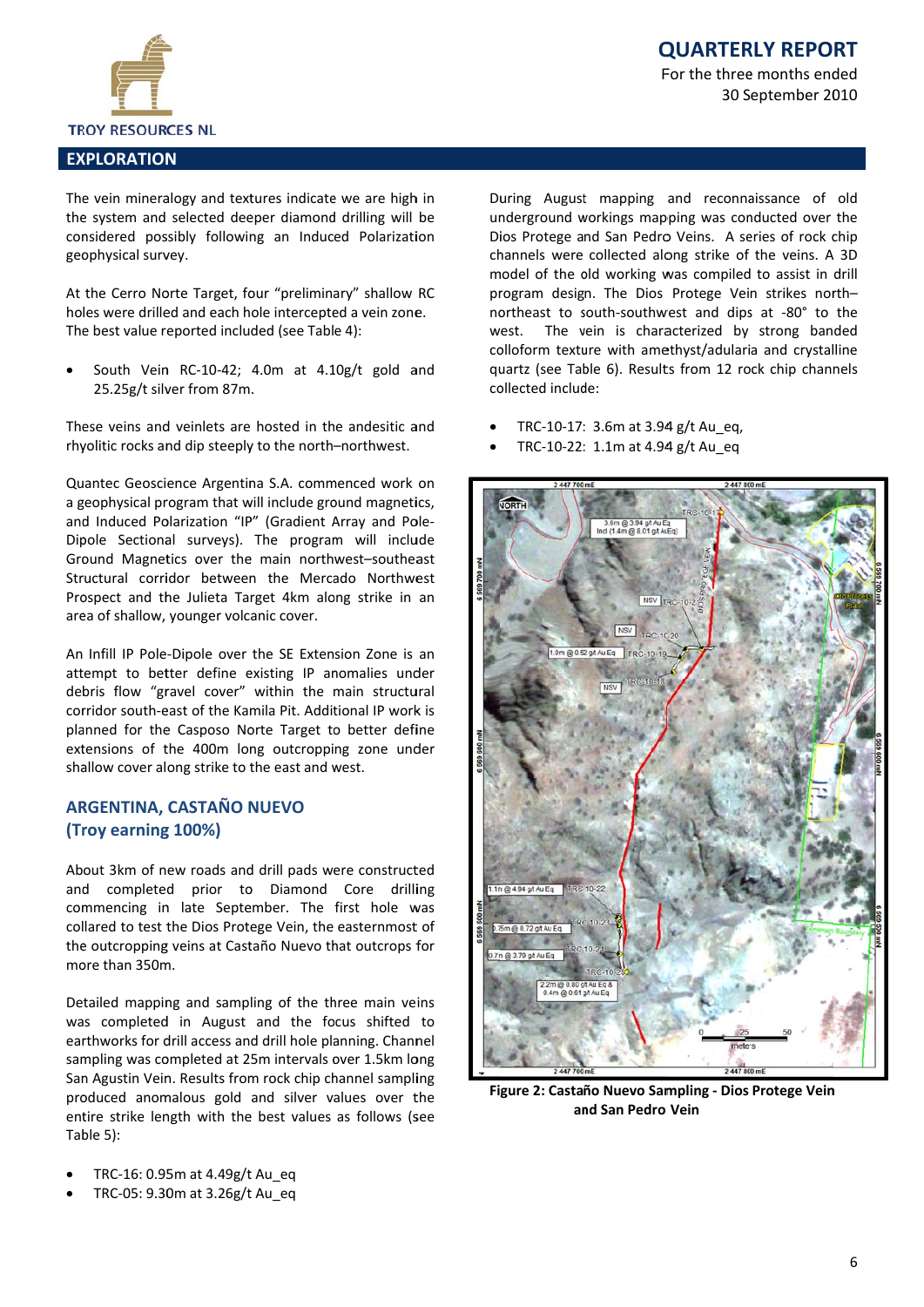

# **QUARTERLY REPORT**

For the three months ended 30 September 2010

#### **EXPLORATION**

Underground sampling was completed along the San Pedro Vein at 5m intervals. Assay results from 12 rock chip channels collected from over 54m along the strike of the vein and 50m in vertical depth, included three levels (RL 1810, RL 1785, RL 1760) of old workings.

The veins mapped were banded textures with adularia. Best values obtained included (see Table 6):

- TRC-10-28: 0.6m at 8.15 g/t Au eq
- TRC-10-29: 0.6m at 12.94 g/t Au eq
- TRC-10-37: 0.6m at 14.50 g/t Au eq

# BRAZIL, ANDORINHAS (Troy 100% through Reinarda Mineração Ltda)

At Andorinhas the exploration group focused on the review of drilling carried out at Mamão - Babaçu Corridor targets including Coruja NE, Piaui, Luiza, Jaboti, CV5 and Furo 8 Targets as possible shallow resource drill targets. RC drilling commenced in September.

Four additional RC drill holes (285m) were drilled at Coruja NE, (BBC263 to BBC266) with the aim to define the mineralisation to drive the pit deeper and potentially add gold resources. A further three RC holes (153m) (BBC270 to BBC272) targeted the high-grade western pod. These holes successfully intersected the lode and returned encouraging results of 4m at 10.83g/t gold from 73m in the deep hole; and 2m at 30.40g/t gold from 12m in the westernmost shallow hole (see Table 7).

Further east the 2007 RAB drilling under the Piaui Garimpeiro Pit was reassessed. This earlier drilling identified two sub parallel lodes with an east-west strike of about 75m dipping to north. An RC drill program (8 holes) started late in September

Seven new targets were generated by the UWA CET and UNB studies in the West Rio Maria area with geological mapping and rock grab sampling underway at the Rezende Pit area located at 5km south-west of the Manuel Pit. This garimpo is 100m long with an east-west trend and is located on the edge of the contact between quartz-diorite and intensively sheared mafic rocks. The quartz veins dip at about 53° to the north and are hosted by silicified and sericite altered rocks.

Rock grab sampling of float material was taken from within the pit and along strike to the east yielded peak assays of 74g/t gold and 30g/t gold, rock chip sampling of the narrow (<1m wide) pyritic quartz veins returned peak assays of 16.87g/t gold and 3.22g/t gold. Field work is ongoing.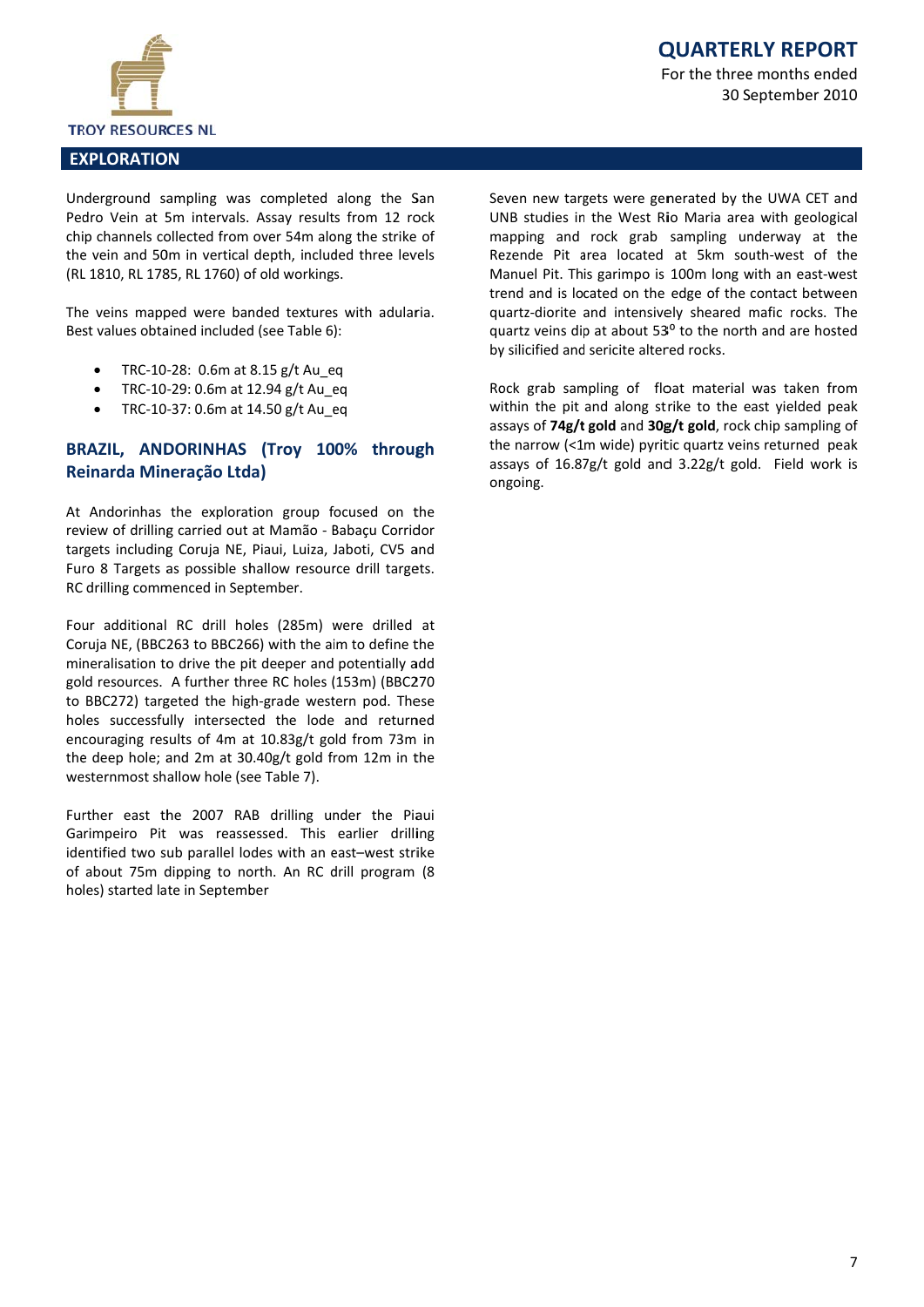



# **FINANCE REPORT**

#### **CASH POSITION**

As at 30 September 2010, Troy within Australia held A\$8.4m in available cash with major Australian banks. In addition, Troy held A\$2.7m in cash deposits as security for various environmental bonds.

wholly-owned Brazilian and Troy's Argentinean subsidiaries held cash deposits of A\$0.2m. At quarter end, Reinarda Mineração Ltda ("RML") in Brazil held 2,846 ounces of gold awaiting sale (A\$3.8m at A\$1,347 per ounce).

The Troy group's available cash and gold bullion approximated A\$12.4m as at 30 September 2010. Troy also holds an investment in listed securities. The market value of this investment was A\$3.4m as at 30 September 2010.

#### **DEBT FACILITY**

Troy has a debt facility with Investec Bank (Australia) Limited, totaling A\$25.0m. The facility has a three-year term and the first 25% is repayable by 30 September 2011. As part of the facility the Troy group is required to maintain a minimum available cash balance of A\$5.0m.

As at 30 September 2010 Troy had drawn A\$13.0m against this facility. Troy withdrew a further A\$7.0m against the facility on 1st October 2010.

#### **NET DEBT & LIQUID ASSETS**

Net debt and liquid assets including listed securities approximated A\$2.8m at 30 September 2010.

# **GOLD SALFS**

Gold sales from the Sandstone operation for the quarter were 5,988 ounces at an average price of A\$1,361 per ounce. The average Cash Cost was A\$846 per ounce netting a Cash Margin of \$497 per ounce for the quarter.

During the quarter, RML sold 7,999 ounces of gold at an average price of US\$1,222 per ounce. The average Cash Cost was US\$470 per ounce, which gives a Cash Margin of US\$752 per ounce for the quarter. Decline development capital expenditure was approximately US\$220 per ounce produced for the quarter.

#### **HEDGING**

The Troy group is totally unhedged.

#### **EXPLORATION EXPENDITURE**

During the quarter, exploration expenditure incurred was A\$0.9m of which A\$0.4m related to Brazil, A\$0.4m to Argentina and the balance for rates on Sandstone tenements within Australia.

#### **CAPITAL EXPENDITURE**

Capital and development expenditure during the quarter was \$A18.3m. This was made up of development expenditure of \$A17.3m in Argentina on the Casposo Project and A\$1.0m at the Andorinhas Project in Brazil for ongoing underground development.

#### **CORPORATE INFORMATION**

#### **Directors**

John Dow, Non-Executive Chairman Paul Benson, CEO, Managing Director Ken Nilsson, Executive Director Gordon Chambers, Non-Executive Director David Dix. Non-Executive Director John Jones, Non-Executive Director Robin Parish, Non-Executive Director

# **Stock Exchange Listings**

Australian Stock Exchange, ASX code: TRY Toronto Stock Exchange, TSX code: TRY

#### **Issued Capital**

| <b>Ordinary Shares</b>            | 87,474,323 |  |  |
|-----------------------------------|------------|--|--|
| <b>Unlisted</b>                   |            |  |  |
| Partly Paid Ordinary Shares       | 350,000    |  |  |
| <b>Employee Options</b>           | 3,136,000  |  |  |
| Employee Performance Rights       | 70,000     |  |  |
| Investec (Australia) Bank Options | 1,585,293  |  |  |

For further information please contact:

Paul Benson, CEO Troy Resources NL T: +61 8 9481 1277 | E: troy@troyres.com.au **Annette Ellis, Purple Communications** T: +61 8 6314 6300 | E: aellis@purplecom.com.au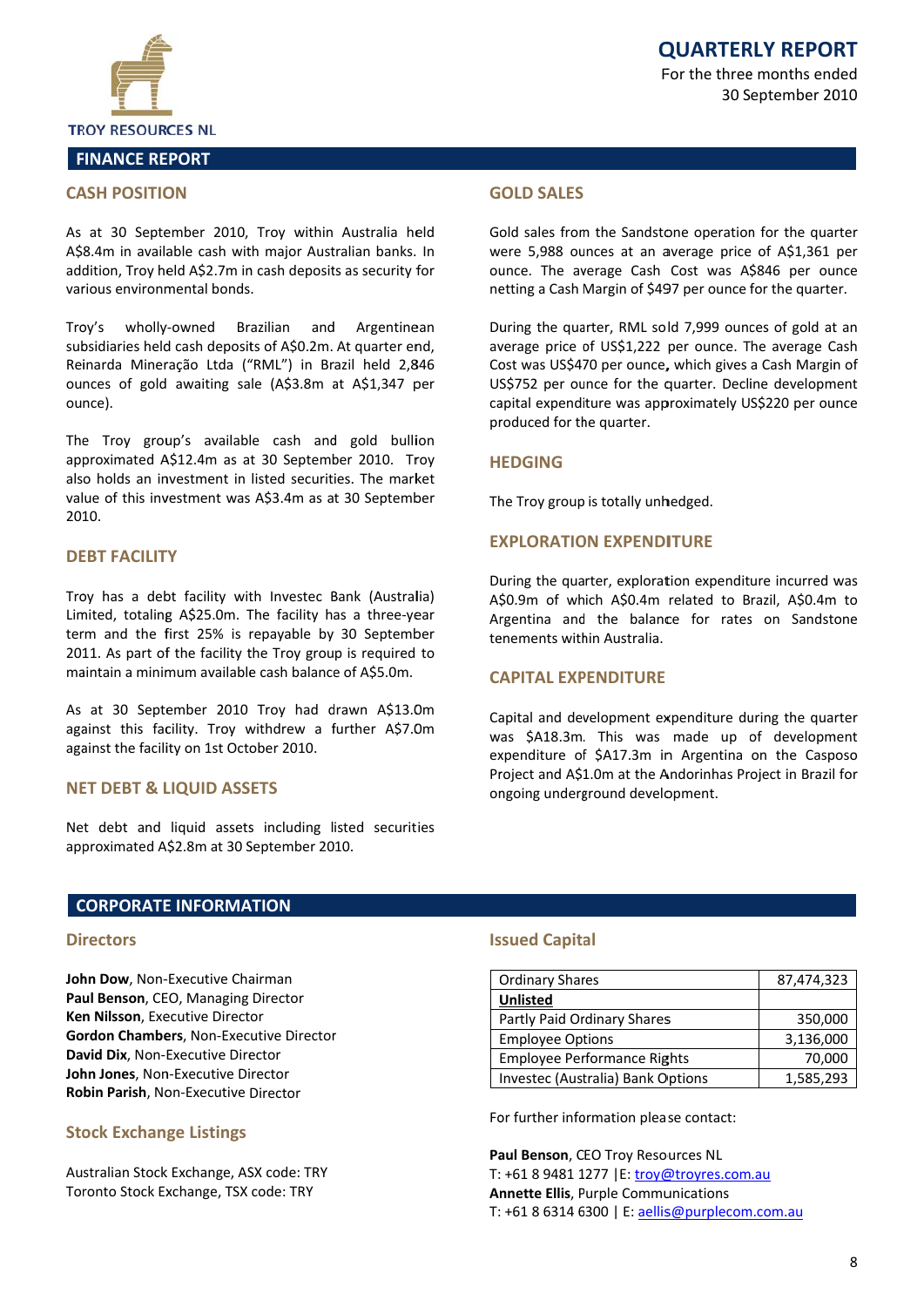# **Q QUARTER RLY REPO RT**

For the three months ended 30 S eptember 20 010



|           | Table 1: Casposo Norte Target: Rock Chip Channel Samples |              |           |                  |                    |                |                           |  |  |  |  |  |
|-----------|----------------------------------------------------------|--------------|-----------|------------------|--------------------|----------------|---------------------------|--|--|--|--|--|
| Sample ID | Easting (m)                                              | Northing (m) | Width (m) | Gold Grade (g/t) | Silver Grade (g/t) | Gradle (Au eq) | Interval (m at g/t Au eq) |  |  |  |  |  |
| 6890      | 2439685                                                  | 6550943      | 0.30      | 4.07             | 2.0                | 4.10           | $0.30m$ at $4.10g/t$      |  |  |  |  |  |
| 6897      | 2439482                                                  | 6550978      | 0.25      | 4.00             | 24.2               | 4.35           | $0.25m$ at 4.35g/t        |  |  |  |  |  |
| 6894      | 2439487                                                  | 6550925      | 0.25      | 3.68             | 6.1                | 3.77           | $0.25m$ at 3.77g/t        |  |  |  |  |  |
| 6902      | 2439398                                                  | 6550919      | 0.15      | 3.16             | 1.3                | 3.18           | $0.15m$ at $2.82g/t$      |  |  |  |  |  |
| 6880      | 2439692                                                  | 6550929      | 0.40      | 2.50             | 22.4               | 2.82           | $0.40m$ at 2.82g/t        |  |  |  |  |  |
| 6884      | 2439695                                                  | 6550909      | 0.80      | 2.22             | 0.5                | 2.23           | $0.80m$ at 2.23g/t        |  |  |  |  |  |
| 6885      | 2439705                                                  | 6550940      | 0.50      | 1.42             | 176.4              | 3.94           | $0.50m$ at 3.94g/t        |  |  |  |  |  |

1. Au\_eq gra de calculated using g a Gold to Silver rat tio of 1:70.

2. NSV – No significant Results All samples were prepared and assayed by Alex Stewart (Assayers) Argentina Laboratory in Mendoza Argentina.

3. Au by FA and either a gravimetric or AAS finish, using method Au4-50 or Au4A-50 for samples with Au>10 g/t

4. Ag by three techniques: four-acid digestion followed by AAS reading for check samples up to February 2006, aqua regia digestion followed by inductively coupled plasma with optical emission spectroscopy (ICP-OES) reading for all samples in mineralised intersections after February 2006. Method numbers were GMA, ICP-AR-39 and Ag4A‐ 50.

| Table 2: Aurora Vein, North Vein: Significant Assays Rock Chip Channel Results |               |               |          |        |            |                   |              |                 |                      |  |  |  |
|--------------------------------------------------------------------------------|---------------|---------------|----------|--------|------------|-------------------|--------------|-----------------|----------------------|--|--|--|
| Channel                                                                        | Easting (m)   | Northing (m)  | From (m) | To (m) | Sample (m) | <b>Gold Grade</b> | Silver Grade | Grade           | Interval             |  |  |  |
|                                                                                |               |               |          |        |            | (g/t)             | (g/t)        | $(g/t)$ (Au eq) | (m at g/t Au eq)     |  |  |  |
| <b>TRCAN-10-32</b>                                                             | 2 4 3 9 1 7 3 | 6 5 5 1 0 6 4 | 0.80     | 1.50   | 0.70       | 2.40              | 23.3         | 2.73            | 1.5m at 2.21 $g/t$   |  |  |  |
|                                                                                |               | 1.50          | 2.20     | 0.70   | 1.58       | 8.0               | 1.69         |                 |                      |  |  |  |
|                                                                                | 2 4 3 9 1 7 9 |               | 0.90     | 1.80   | 0.90       | 4.78              | 16.0         | 5.01            |                      |  |  |  |
| <b>TRCAN-10-38</b>                                                             |               | 6 550 906     | 1.80     | 2.70   | 0.90       | 2.02              | 21.7         | 2.33            | 1.8m at $3.67$ g/t   |  |  |  |
|                                                                                |               | 6 5 5 0 8 8 9 | 0.50     | 1.40   | 0.90       | 3.62              | 11.2         | 3.78            |                      |  |  |  |
| <b>TRCAN-10-39</b>                                                             | 2 4 3 9 1 7 5 |               | 1.40     | 2.10   | 0.70       | 3.62              | 11.7         | 3.79            | 1.6m at $3.78$ g/t   |  |  |  |
| <b>TRCAN-10-44</b>                                                             | 2 4 3 9 1 5 2 | 6 550 796     | 15.60    | 16.15  | 0.55       | 2.69              | 3.0          | 2.73            | $0.55m$ at 2.73 g/t  |  |  |  |
| <b>TRCAN-10-46</b>                                                             | 2 4 3 9 1 2 7 | 6 550 785     | 1.50     | 2.40   | 0.90       | 9.35              | 26.0         | 9.72            | 0.90m at $9.72$ g/t  |  |  |  |
| <b>TRCAN-10-51</b>                                                             | 2439145       | 6550689       | 30.0     | 30.3   | 0.30       | 6.05              | 40.6         | 6.63            | 0.30m at $6.63$ g/t  |  |  |  |
| <b>TRCAN-10-56</b>                                                             | 2 4 3 5 5 4 5 | 6 5 5 1 3 4 8 | 0.00     | 0.90   | 0.90       | 3.05              | 5.0          | 3.12            | 0.90 $m$ at 3.12 g/t |  |  |  |
| <b>TRCAN-10-76</b>                                                             | 2 439 451     | 6 5 5 1 3 0 0 | 1.5      | 1.8    | 0.30       | 3.85              | 3.5          | 3.90            | 0.30 $m$ at 3.90 g/t |  |  |  |
|                                                                                |               |               |          |        |            |                   |              |                 |                      |  |  |  |

1. Au\_eq gra de calculated using g a Gold to Silver rat tio of 1:70.

2. NSV - No significant Results All samples were prepared and assayed by Alex Stewart (Assayers) Argentina Laboratory in Mendoza Argentina.

3. Au by FA and either a gravimetric or AAS finish, using method Au4-50 or Au4A-50 for samples with Au>10 g/t

4. Ag by three techniques: four-acid digestion followed by AAS reading for check samples up to February 2006, aqua regia digestion followed by inductively coupled plasma with optical emission spectroscopy (ICP‐OES) reading for all samples in mineralised intersections after February 2006. Method numbers were GMA, ICP‐AR‐39 and Ag4A‐ 50.

| Table 3: Mercado NW Zone Significant RC Assays Results |                                   |                       |                        |             |           |              |                        |                          |                           |                                |  |
|--------------------------------------------------------|-----------------------------------|-----------------------|------------------------|-------------|-----------|--------------|------------------------|--------------------------|---------------------------|--------------------------------|--|
| Hole ID                                                | <b>Target</b>                     | <b>Easting</b><br>(m) | <b>Northing</b><br>(m) | From<br>(m) | To<br>(m) | Width<br>(m) | Gold<br>Grade<br>(g/t) | Silver<br>Grade<br>(g/t) | Grade<br>(g/t)<br>(Au_eq) | Interval<br>$(m at g/t Au_eq)$ |  |
| RC-10-32                                               | Mercado NW                        | 2438450               | 6549048                | 90          | 91        |              | 0.42                   | 0                        | 0.42                      | 1.0 $m$ at 0.42g/t             |  |
|                                                        | RC-10-32<br>2438450<br>Mercado NW |                       | 6549048                | 154         | 155       |              | 0.68                   | 23                       | 1.01                      |                                |  |
|                                                        |                                   |                       |                        | 155         | 156       |              | 0.23                   | 5                        | 0.30                      | 2.0 $m$ at 0.66g/t             |  |
| RC-10-33                                               | Mercado NW                        | 2438466               | 6549179                | 79          | 80        |              | 0.33                   | 0                        | 0.33                      | $1.0m$ at $0.33g/t$            |  |
| RC-10-35                                               | Mercado NW                        | 2438380               | 6549233                | 80          | 81        |              | 0.22                   | 0                        | 0.22                      | $1.0m$ at $0.22g/t$            |  |
|                                                        |                                   | 2438452               |                        | 109         | 110       |              | 0.18                   | 6                        | 0.27                      |                                |  |
| RC-10-37                                               | Mercado                           |                       | 6549048                | 110         | 111       |              | 0.59                   | 46                       | 1.25                      | 3m at 0.59g/t                  |  |
|                                                        |                                   |                       |                        | 111         | 112       |              | 0.14                   | 8                        | 0.25                      |                                |  |
| RC-10-38                                               | Mercado                           | 2438527               | 6549084                | 71          | 72        |              | 0.71                   |                          | 0.71                      | 1 $m$ at 0.72g/t               |  |
|                                                        |                                   |                       |                        | 81          | 82        |              | 1.91                   | 27                       | 2.30                      |                                |  |
|                                                        |                                   |                       |                        | 82          | 83        |              | 3.24                   | 35                       | 3.74                      | $2m$ at $3.02g/t$              |  |
| RC-10-39                                               | Panzón                            | 2438263               | 6549135                | 102         | 103       |              | 0.28                   | 3                        | 0.32                      | 1.0 $m$ at 0.32g/t             |  |

1. Au\_eq gra de calculated using g a Gold to Silver rat tio of 1:70.

2. NSV - No significant Results All samples were prepared and assayed by Alex Stewart (Assayers) Argentina Laboratory in Mendoza Argentina.

3. Au by FA and either a gravimetric or AAS finish, using method Au4-50 or Au4A-50 for samples with Au>10 g/t

4. Ag by three techniques: four-acid digestion followed by AAS reading for check samples up to February 2006, aqua regia digestion followed by inductively coupled plasma with optical emission spectroscopy (ICP-OES) reading for all samples in mineralised intersections after February 2006. Method numbers were GMA, ICP-AR-39 and Ag4A‐ 50.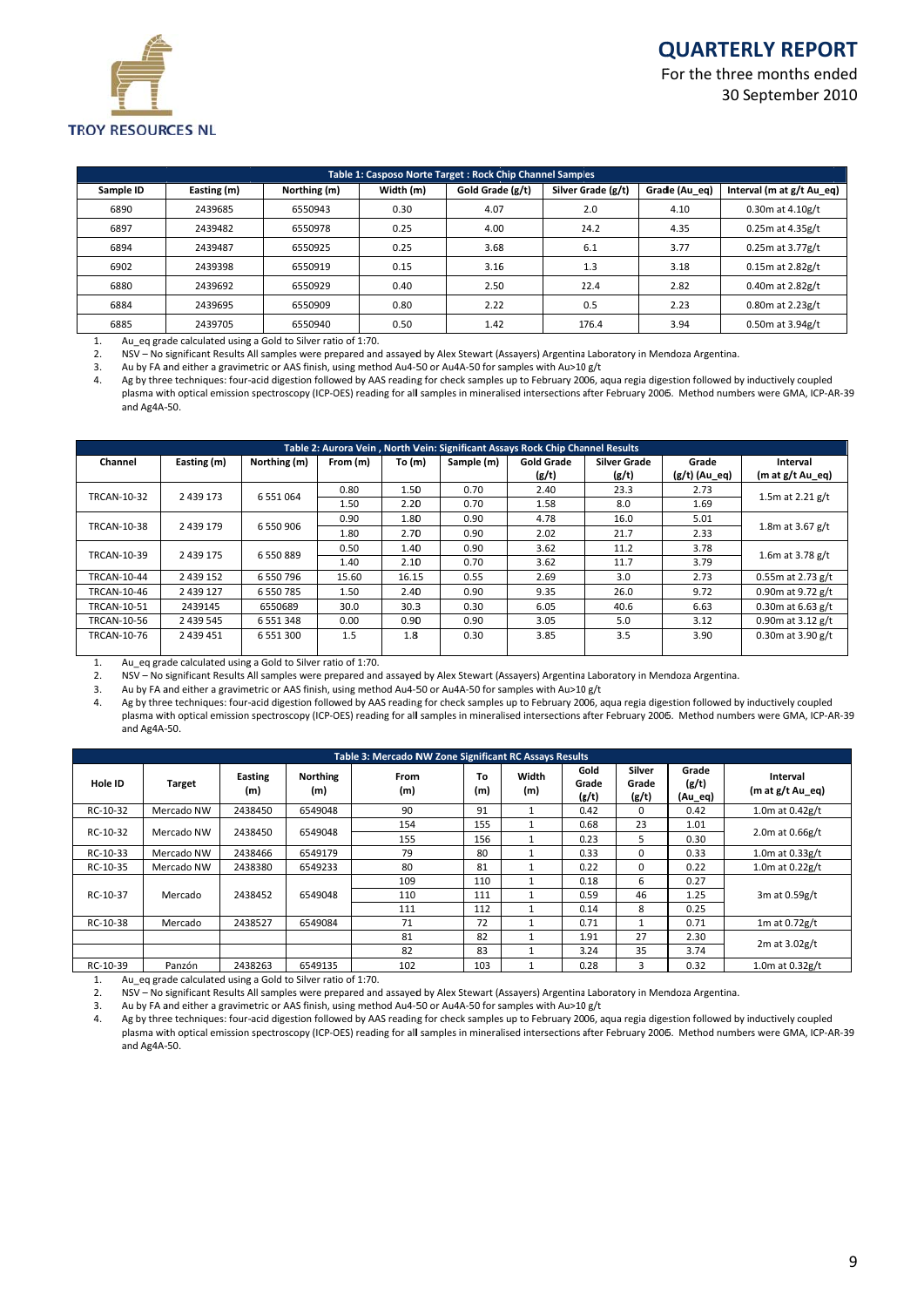

# **Q QUARTER RLY REPO RT**

For the three months ended 30 S eptember 20 010

|                      |                             |                | Table 4: Cerro Norte Significant RC Assays Results |             |              |              |                            |                        |                      |                              |
|----------------------|-----------------------------|----------------|----------------------------------------------------|-------------|--------------|--------------|----------------------------|------------------------|----------------------|------------------------------|
| <b>Hole ID</b>       | <b>Target</b>               | Easting<br>(m) | <b>Northing</b><br>(m)                             | From<br>(m) | To<br>(m)    | Width<br>(m) | <b>Gold Grade</b><br>(g/t) | Silver Girade<br>(g/t) | Grade<br>(g/t) Au_eq | Interval<br>(m at g/t Au_eq) |
| RC-10-41             | Co Norte<br>South Vein      | 2439409        | 6549025                                            | 81          | 82           | $\mathbf{1}$ | 0.62                       | 23                     | 0.95                 | 1.0m at 0.95g/t              |
| RC-10-42             | Co Norte<br>South Vein      | 2439658        | 6549055                                            | 72          | 73           | $\mathbf{1}$ | 1.01                       | 19                     | 1.28                 | 1.0m at 1.28g/t              |
|                      |                             |                |                                                    | 87          | 88           | $\mathbf{1}$ | 2.22                       | 21                     | 2.52                 |                              |
| Co Norte<br>RC-10-42 | 2439658                     | 6549055        | 88                                                 | 89          | $\mathbf{1}$ | 0.81         | 0                          | 0.81                   | 4.0m at 4.47g/t      |                              |
|                      | South Vein                  |                |                                                    | 89          | 90           | $\mathbf{1}$ | 13.07                      | 78                     | 14.18                |                              |
|                      |                             |                |                                                    | 90          | 91           | $\mathbf{1}$ | 0.31                       | 4                      | 0.37                 |                              |
|                      |                             |                |                                                    | 23          | 24           | $\mathbf{1}$ | 0.15                       | 3                      | 0.19                 |                              |
|                      |                             |                |                                                    | 24          | 25           | $\mathbf{1}$ | 3.16                       | 6                      | 3.25                 |                              |
|                      |                             | 2439564        | 6549304                                            | 25          | 26           | $\mathbf{1}$ | 4.52                       | 8                      | 4.63                 |                              |
|                      |                             |                |                                                    | 26          | 27           | $\mathbf 1$  | 0.57                       | 3                      | 0.61                 | 14.0m at 2.02 g/t            |
|                      |                             |                |                                                    | 27          | 28           | $\mathbf{1}$ | 0.37                       | 4                      | 0.43                 |                              |
|                      |                             |                |                                                    | 28          | 29           | $\mathbf{1}$ | 0.69                       | 5                      | 0.76                 |                              |
|                      | Co Norte                    |                |                                                    | 29          | 30           | $\mathbf{1}$ | 0.24                       | 10                     | 0.38                 |                              |
| RC-10-43             | Central Vein                |                |                                                    | 30          | 31           | $\mathbf{1}$ | 0.23                       | 4                      | 0.29                 |                              |
|                      |                             |                |                                                    | 31          | 32           | $\mathbf{1}$ | 0.49                       | 6                      | 0.58                 |                              |
|                      |                             |                |                                                    | 32          | 33           | $\mathbf 1$  | 8.84                       | 24                     | 9.18                 |                              |
|                      |                             |                |                                                    | 33          | 34           | $\mathbf{1}$ | 6.19                       | 19                     | 6.46                 |                              |
|                      |                             |                |                                                    | 34          | 35           | $\mathbf{1}$ | 0.35                       | 5                      | 0.42                 |                              |
|                      |                             |                |                                                    | 35          | 36           | $\mathbf{1}$ | 0.14                       | 10                     | 0.28                 |                              |
|                      |                             |                |                                                    | 36          | 37           | $\mathbf{1}$ | 0.73                       | 6                      | 0.82                 |                              |
| RC-10-43             | Cerro Norte Central Vein    | 2439564        | 6549304                                            | 50          | 51           | $\mathbf{1}$ | 0.79                       | 13                     | 0.98                 | 1.0m at 0.98g/t              |
|                      |                             |                |                                                    | 121         | 122          | $\mathbf{1}$ | 1.12                       | 1.15                   | 1.14                 |                              |
|                      | Cerro Norte                 |                |                                                    | 122         | 123          | $\mathbf{1}$ | 0.39                       | 0                      | 0.43                 |                              |
| RC-10-43             | Central Vein                | 2439564        | 6549304                                            | 123         | 124          | $\mathbf{1}$ | 0.32                       | 0.34                   | 0.38                 | 4.0m at 0.57g/t              |
|                      |                             |                |                                                    | 124         | 125          | $\mathbf{1}$ | 0.23                       | 0                      | 0.34                 |                              |
| RC-10-44             | Cerro Norte<br>Central Vein | 2439658        | 6549633                                            | 36          | 37           | $\mathbf{1}$ | 2.18                       | 8                      | 2.29                 | 1.0m at 2.29g/t              |

1. Au\_eq gra de calculated using g a Gold to Silver rat tio of 1:70.

2. NSV – No significant Results All samples were prepared and assayed by Alex Stewart (Assayers) Argentina Laboratory in Mendoza Argentina.

3. Au by FA and either a gravimetric or AAS finish, using method Au4-50 or Au4A-50 for samples with Au>10 g/t

4. Ag by three techniques: four-acid digestion followed by AAS reading for check samples up to February 2006, aqua regia digestion followed by inductively coupled plasma with optical emission spectroscopy (ICP-OES) reading for all samples in mineralised intersections after February 2006. Method numbers were GMA, ICP-AR-39 and Ag4A‐ 50.

|                      |             |              |          |          |            | Table 5: Castaño Nuevo St Agustin Vein Significant Assays Rock Chip Channel Results |                     |               |                     |  |  |
|----------------------|-------------|--------------|----------|----------|------------|-------------------------------------------------------------------------------------|---------------------|---------------|---------------------|--|--|
| Channel              | Easting (m) | Northing (m) | From (m) | To $(m)$ | Sample (m) | <b>Gold Grade</b>                                                                   | <b>Silver Grade</b> | Grade         | Interval            |  |  |
|                      |             |              |          |          |            | (g/t)                                                                               | (g/t)               | $(g/t)$ Au_eq | (m at g/t Au_eq)    |  |  |
|                      |             |              | 1.00     | 1.90     | 0.90       | 1.38                                                                                | 10.0                | 1.52          |                     |  |  |
|                      |             |              | 1.90     | 2.70     | 0.80       | 0.92                                                                                | 11.9                | 1.09          |                     |  |  |
|                      |             |              | 2.70     | 3.60     | 0.90       | 2.16                                                                                | 19.40               | 2.44          |                     |  |  |
|                      |             |              | 3.60     | 4.30     | 0.70       | 4.73                                                                                | 30.0                | 5.16          |                     |  |  |
|                      |             |              | 4.30     | 5.30     | 1.00       | 3.12                                                                                | 28.6                | 3.53          | 9.30m at 3.26g/t    |  |  |
| TRC-10-05            | 2447154     | 6569912      | 5.30     | 6.20     | 0.90       | 1.12                                                                                | 35.8                | 1.63          |                     |  |  |
|                      |             |              | 6.20     | 7.20     | 1.00       | 1.46                                                                                | 20.4                | 1.75          |                     |  |  |
|                      |             |              | 7.20     | 8.10     | 0.90       | 5.18                                                                                | 72.6                | 6.22          |                     |  |  |
|                      |             |              | 8.10     | 9.20     | 1.10       | 5.64                                                                                | 151.2               | 7.80          |                     |  |  |
|                      |             |              | 9.20     | 10.30    | 1.10       | 0.98                                                                                | 19.6                | 1.26          |                     |  |  |
|                      |             |              | 4.15     | 4.85     | 0.70       | 6.63                                                                                | 32.90               | 7.10          | 2.30m at 3.05g/t    |  |  |
| TRC-10-06<br>2447167 |             | 6569885      | 4.85     | 5.65     | 0.80       | 1.22                                                                                | 12.60               | 1.40          |                     |  |  |
|                      |             | 5.65         | 6.45     | 0.80     | 1.10       | 3.90                                                                                | 1.16                |               |                     |  |  |
|                      |             | 6569817      | 1.30     | 2.20     | 0.90       | 0.60                                                                                | 2.10                | 0.63          | 3.50m at 0.50g/t    |  |  |
| TRC-10-07            | 2447189     |              | 2.20     | 3.60     | 1.40       | 0.04                                                                                | 0.03                | 0.04          |                     |  |  |
|                      |             |              | 3.60     | 4.80     | 1.20       | 0.90                                                                                | 2.00                | 0.93          |                     |  |  |
|                      |             |              | 0.90     | 1.70     | 0.80       | 3.07                                                                                | 7.20                | 3.17          |                     |  |  |
| TRC-10-08            | 2447207     | 6569759      | 1.70     | 2.60     | 0.90       | 2.45                                                                                | 6.90                | 2.55          | 1.70m at 2.84g/t    |  |  |
|                      |             |              | 0.00     | 1.00     | 1.00       | 1.18                                                                                | 3.20                | 1.23          | 3.00m at 0.59g/t    |  |  |
| TRC-10-10            | 2447229     | 6569712      | 1.00     | 2.00     | 1.00       | 0.19                                                                                | 1.60                | 0.21          |                     |  |  |
|                      |             |              | 2.00     | 3.00     | 1.00       | 0.28                                                                                | 2.70                | 0.32          |                     |  |  |
| TRC-10-11            | 2447288     | 6569508      | 2.70     | 3.10     | 0.40       | 2.01                                                                                | 1.10                | 2.03          | 0.40m at 2.06g/t    |  |  |
|                      |             |              | 2.55     | 3.20     | 0.65       | 0.36                                                                                | 11.10               | 0.52          |                     |  |  |
| TRC-10-12            | 2446895     | 6570198      | 3.20     | 3.65     | 0.45       | 0.26                                                                                | 20.70               | 0.56          | 2.25m at 1.08g/t    |  |  |
|                      |             |              | 3.65     | 4.80     | 1.15       | 1.02                                                                                | 40.60               | 1.60          |                     |  |  |
|                      |             |              | 0.00     | 0.50     | 0.50       | 3.28                                                                                | 100.70              | 4.72          |                     |  |  |
| TRC-10-13            | 2446919     | 6570166      | 0.50     | 1.30     | 0.80       | 0.13                                                                                | 26.40               | 0.51          | 2.80m at 1.87g/t    |  |  |
|                      |             |              | 1.30     | 2.80     | 1.50       | 1.15                                                                                | 35.30               | 1.65          |                     |  |  |
|                      |             |              | 0.00     | 0.40     | 0.40       | 0.78                                                                                | 33.10               | 1.25          |                     |  |  |
| TRC-10-14            | 2446954     | 6570126      | 0.40     | 1.20     | 0.80       | 0.62                                                                                | 22.70               | 0.94          | 1.20 $m$ at 1.05g/t |  |  |
|                      |             |              | 2.70     | 3.25     | 0.55       | 2.82                                                                                | 7.40                | 2.93          |                     |  |  |
| TRC-10-16            | 2447085     | 6570013      | 3.25     | 3.65     | 0.40       | 6.49                                                                                | 11.20               | 6.65          | 0.95m at 4.49g/t    |  |  |

(notes to Table 5 on following Page 11)